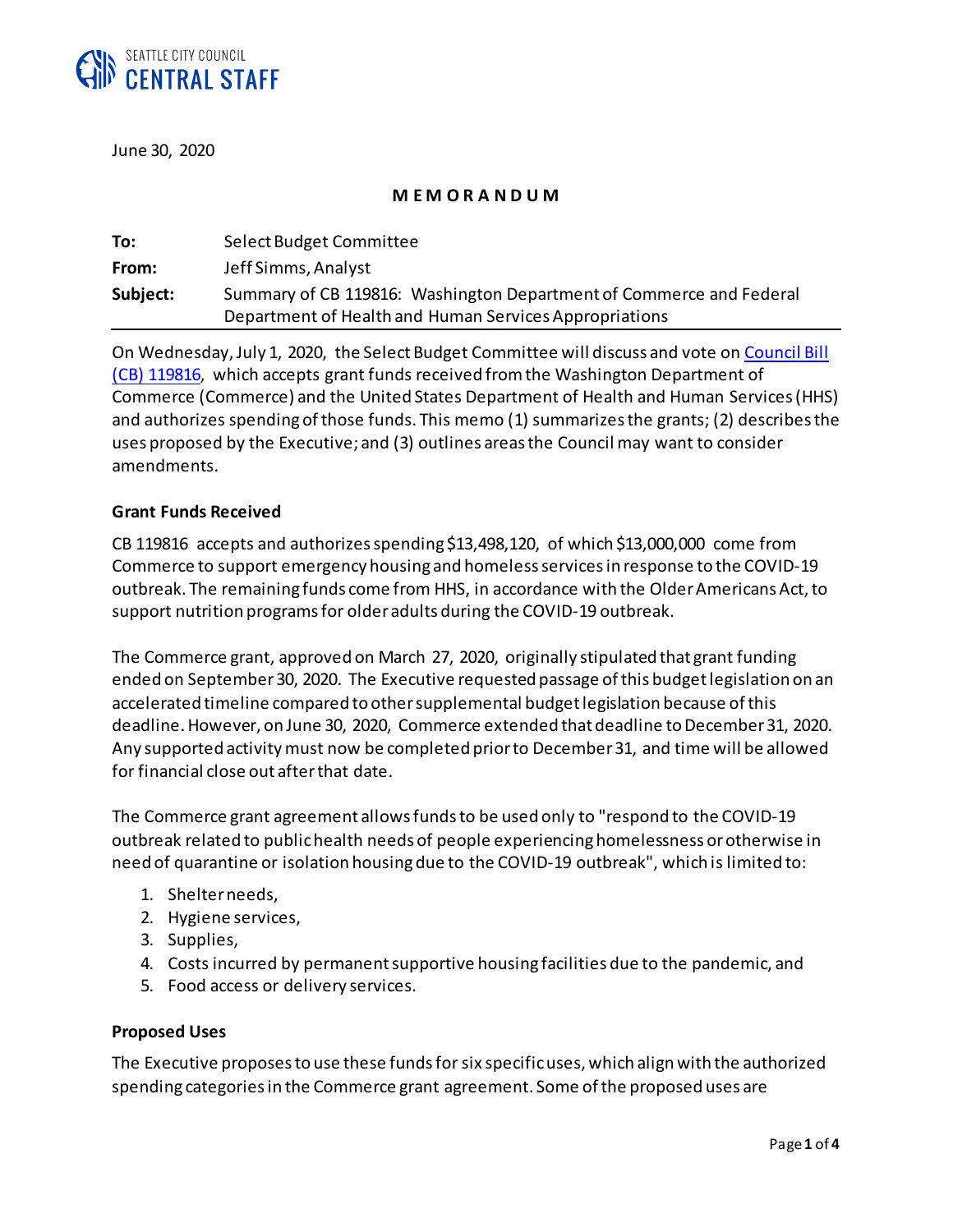projected to occur in November and December, after Federal Emergency Management Authority (FEMA) funding is ended. The proposed spending includes the following:

# 1. \$3.3 million for Permanent Supportive Housing (PSH)

This proposal backfills funding for investments in PSH that were to be funded with revenues from the Short-term Rental Tax. The economic slowdown caused by COVID-19 has led to a significant reduction in revenues from this tax.

# 2. \$2.5 million for food support at PSH sites

This proposal reimburses providers for costs that have been or will be incurred formeal and grocery delivery for residents of PSH facilities, who are typically at high risk for more severe symptoms of COVID-19. Residents would typically access food banks and congregate meal programs at high rates, but those programs have been forced to change their service delivery models and may not be available for these residents during the COVID-19 outbreak.

# 3. \$4.85 million for enhancements at shelters, day and hygiene centers, and PSH sites necessitated by COVID-19

Emergency shelter, day and hygiene center programs, and PSH providers have incurred substantial costs to deliver services under new modelsthat slow the spread of COVID-19. These programs will also incur future costs, including capital costs for facility modifications, to offer those service models going forward. This funding would offset those unanticipated costs. The Human Services Department (HSD) will issue a funding announcement inviting current providers to submit their costs for payment. When eligible, FEMA reimbursement for those funds will be sought.

## 4. \$1.6 million for ramping down shelter de-intensification

The City is currently incurring monthly costs of \$800,000 to spread shelter residents across a larger number of facilities, thereby increasing social distancing for residents in congregate shelters. The FEMA reimbursement for these costs will not be available after the federal declared emergency is ended. The timeline for that occurrence is not known, but CBO's planning assumes an end date in October. These funds would support an additional twomonths of congregate shelter de-intensification following the end of the federal declared emergency.

## 5. \$750,000 for ramping down hygiene services

Seattle Public Utilities (SPU) has procured and placed portable toilets, handwashing stations, and two mobile hygiene trailers with shower stalls in publicly accessible locations throughout the City as basic hygiene provisions for people experiencing homelessness. The FEMA reimbursementfor these costs will not be available after the federal declared emergency is ended. These funds would support an additional two-months of hygiene servicesfollowing the end of the federal declared emergency.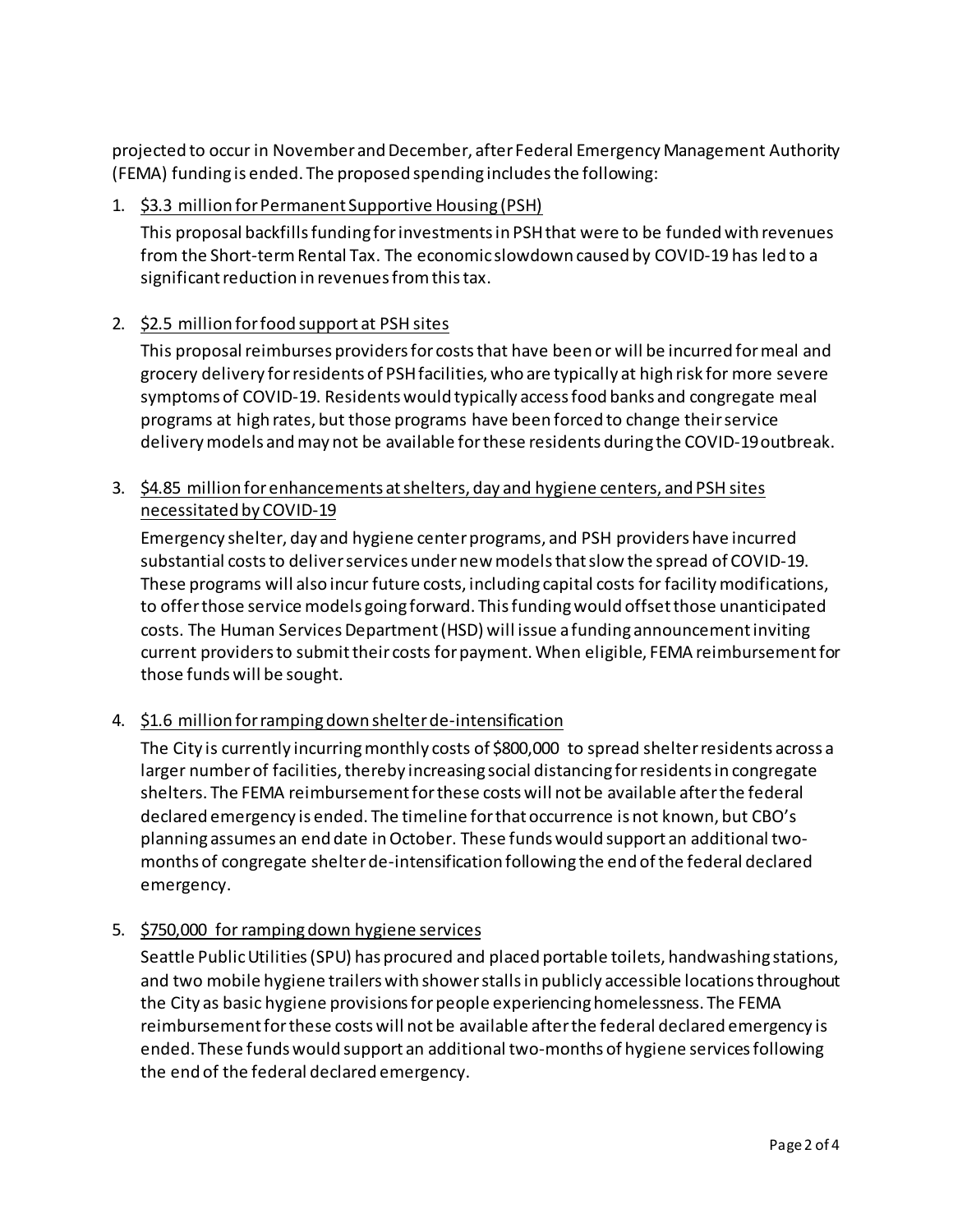# 6. \$498,120 for food and meal programs for seniors

Using funds from HHS, this proposal adds to the spending authorized i[n Ordinance](https://seattle.legistar.com/LegislationDetail.aspx?ID=4427722&GUID=01BFE8EF-C07A-455D-B4F3-03979B0558CF&Options=ID|Text|&Search=126074) 126074 on May 4, 2020 to support the expansion of existing food programs for seniors and shifting the program model from congregate meals to home delivery to facilitate appropriate social distancing in response to the COVID-19 pandemic. The federal funds received for this activity exceed the amount previously appropriated.

### **Discussion**

There are three areas of proposed spending that the Committee may wish to consider changing, one of which corrects a technical error.

1. Technical Correction

Section 2 of the legislation, as introduced, incorrectly describes the funds directed to SPU as supporting "emergency housing". As noted in this memo, those funds support emergency hygiene services. SPU does not operate emergency housing.

### Options:

- A. No change.
- B. Correct spending description.

### 2. Modification of Ordinance 126084

In [Ordinance 126084](http://clerk.seattle.gov/search/ordinances/126084) (CARES Act funding), passed on May 18, 2020, the Council authorized \$1.4 million of Community Development Block Grant (CDBG) funding to allow shelter providers to achieve shelter de-intensification using non-congregate shelter options (e.g., hotel rooms) rather than using those funds for rental assistance, as the Executive had proposed. Those funds have not been expended or made available to contractees. The Executive has indicated that the proposed use of \$4.85 million to cover costs incurred by homeless service providers (use three) meets the Council's desire to provide funds to service providers. While the new funding source would carry less administrative burden for capital projects, such as facility reconfigurations, service changes to-date have not been primarily to create non-congregate shelter options. The Executive will use administrative authority to redirect the CDBG funds for rental assistance, as initially proposed, assuming passage of this bill as it was introduced.

#### Options:

- A. No change.
- B. Authorize spending some Commence funds for different purposes than those proposed by the Executive so that the \$1.4 million of CDBG funding remains necessary for reimbursing homeless services providers.
- C. Through separate legislation, impose a proviso on the \$1.4 million of CDBG funding to ensure it is used as intended by Ordinance 126084.